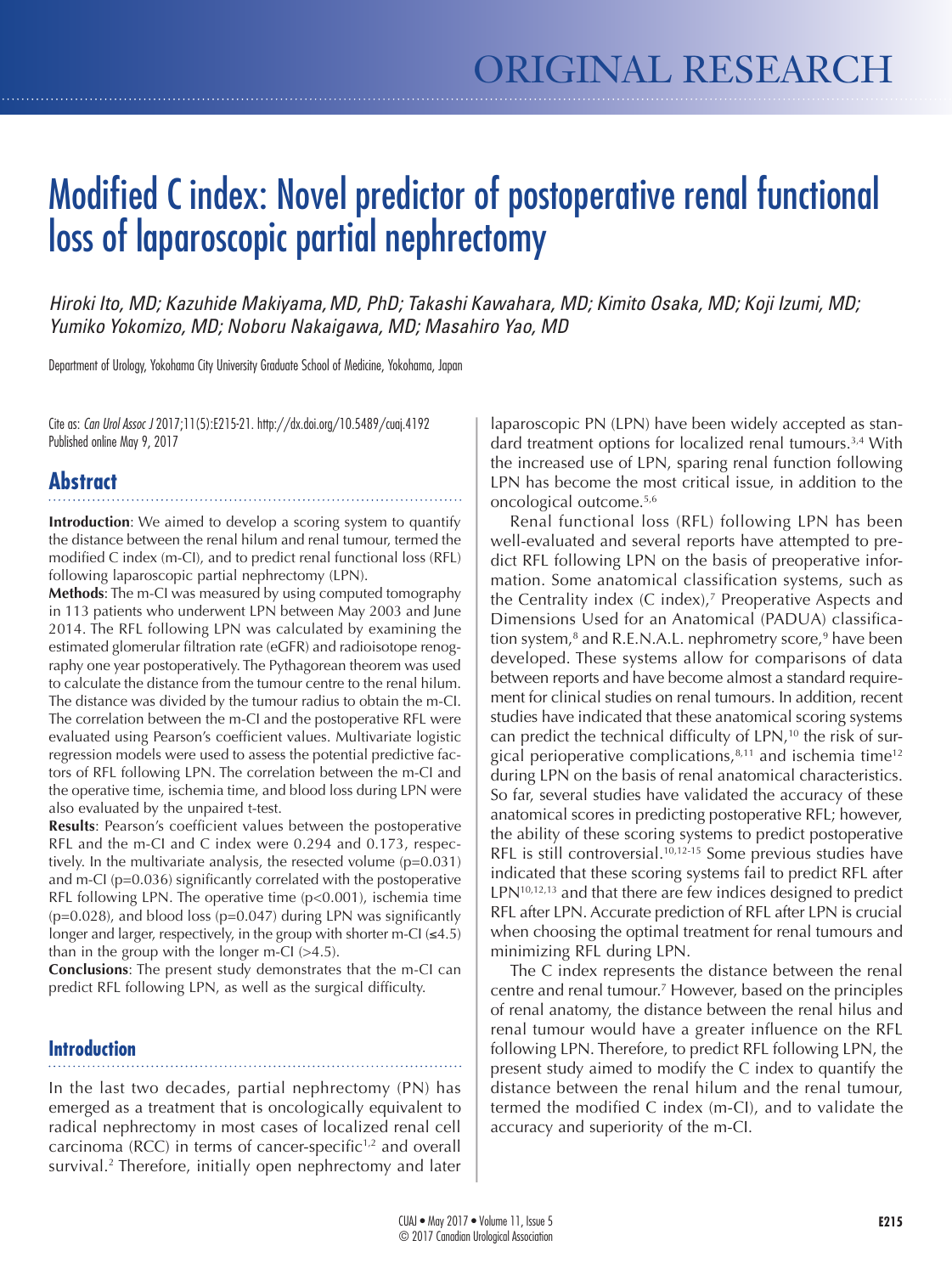# **Methods**

#### **Patients**

One hundred and forty-five consecutive patients with solitary renal tumours that were suspected to be RCC cT1aN0M0 who underwent LPN at Yokohama City University Hospital between May 2003 and June 2014 were retrospectively reviewed. Among them, 113 patients who underwent a renogram one year postoperatively were enrolled in the present study. All procedures were performed with the arterial clamping method by a single surgeon.

According to our hospital's criteria for selecting the surgical method for RCC, the main indication for LPN (both transperitoneal and retroperitoneal approaches) is RCC cT1N0M0. The choice of approach is based on the tumour location. Among LPN cases, the retroperitoneal approach is chosen for tumours located on the posterior side of the kidney, while the transperitoneal approach is chosen for all other tumours. For cT2-T3aN0M0 RCC, as well as cT1 tumours located at the central part of the kidney, open PN or open/laparoscopic radical nephrectomy is indicated.

This study (#B110901012) was approved by the ethics committee of Yokohama City University Hospital. Written informed consent was obtained from all patients for their data to be used for research purposes.

#### Surgical techniques

The details of the surgical techniques in our hospital have been previously reported in detail.<sup>16,17</sup> Briefly, after Gerota's fascia is opened, the renal capsule is visualized around the tumour. After visualization with ultrasound, the renal capsule is cut in a monopolar fashion around the tumour. After the renal artery is clamped with a bulldog clamp, cold cutting by scissors into the renal parenchymal boundary of the tumour is performed with an optimal surgical margin (a few mm). After retrograde injection of diluted indigo carmine, continuous suturing of the opened collecting system and transection of the major vessel is performed with intracorporeal knot-tying. Parenchymal suturing is performed in a continuous fashion. The 20–30 cm length of thread is used, and a knot is made at the end of the thread. A large Hemo-lok polymer clip (Weck Closure System, Research Triangle Park, NC, U.S.) is attached on the proximal side of the knot. Before the thread is tightened or cinched, the parenchyma is sutured in a running fashion with three or four stitches without any bolster so that the renal bed is kept in its natural position during the suturing. The thread is tightened from the distal to proximal end with application of suitable tension. Subsequently, the tightened thread is fixed with a large Hem-o-lok, one stitch at a time.

# Development of m-CI (Fig. 1)

All patients underwent contrast-enhanced computed tomography (CT) scanning before LPN. The m-CI and C index were calculated for all tumours using high-resolution arterial contrast phase images. To measure the m-CI, transverse image sections obtained by standard two-dimensional CT images were used, as well as C index measurement. The widest part of the renal hilum on the image section was identified as the central renal hilum level (HL), and the midline of the central renal cortex at this transverse level was identified as the central renal hilum point (HP, Fig. 1A). The largest tumour diameter on the images section was identified as the tumour central level (TL), and the tumour radius (*r*) was determined at this level (Fig. 1B). The vertical distance between HL and TL (*y*) was calculated by using the CT slice number of each transverse image section of HL and TL (Fig. 1C). The distance between the tumour centre and 90-degree axial reference point of the HP at the TL section (*x*) was measured (Fig. 1C). To perform this step accurately, the cursor was stabilized on the HP during scrolling in the same way as the C index was measured previously.7 The Pythagorean theorem was used to calculate the distance c based on the equation,  $\sqrt{(x^2 + y^2)} = c$ . The m-CI was obtained by dividing *c* by *r* (Fig. 1C).



*Fig. 1.* The methodology of the modified C index (m-CI) measurement. *(A)* Image section of the renal hilum level (HL). Yellow circle outlined by red is the central renal hilum point (HP), which indicates the midline of the most central renal cortex (yellow cross) at the image level showing the widest renal hilum; *(B)*  the image section of the tumour central level (TL) showing the largest tumour diameter. A red cross marks the center of the tumoru, and tumour radius (r) is measured at this section; *(C)* the vertical distance between the image section of HL and TL (y) was calculated by the CT slice number of each transverse image section of HL and TL. The distance between the tumour centre and 90-degree axial reference point of HP at the section of TL (x) was measured. The distance c was calculated based on the equation,  $\sqrt{(x^2+y^2)}=c$ , and the ratio c:r was used to calculate the m-CI.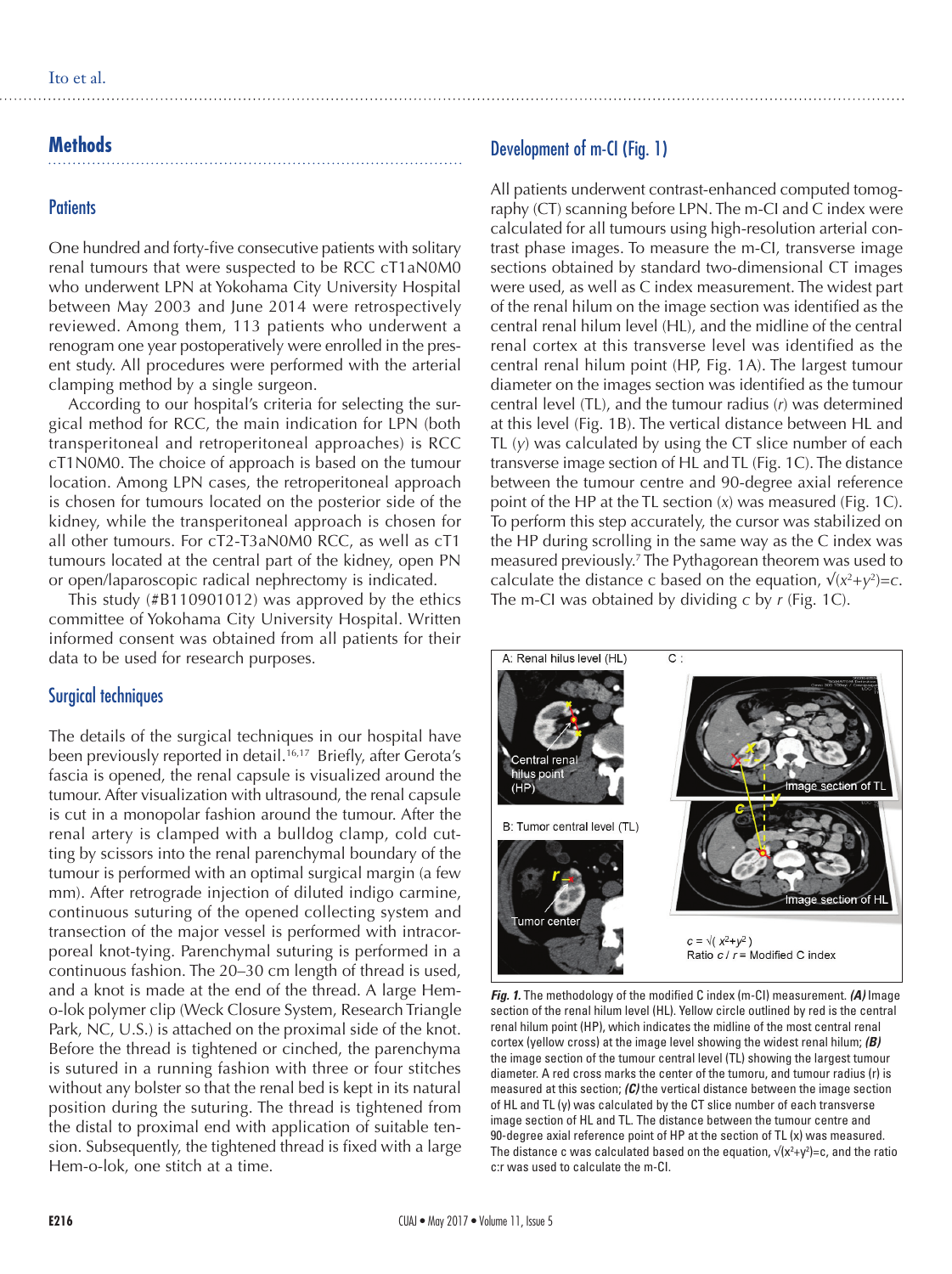### Clinical parameters

The m-CI, C index and the R.E.N.A.L. nephrometry score <sup>9</sup> were examined as possible factors for predicting postoperative RFL following LPN. The other clinical factors analyzed in the present study included the maximum tumour diameter, laparoscopic approach (transperitoneal or retroperitoneal), operative time, volume of bleeding, weight of the specimen, and postoperative pathological findings, including the histological subtypes. In addition to m-CI and C index, the R.E.N.A.L. nephrometry score and the tumour diameter were measured by a urologist (Hiroki Ito) using preoperative CT scans.

#### Renal functional outcome

All enrolled patients underwent the renal functional renogram examination using technetium-99m-mercaptoacetyltriglycine (Tc99m-MAG3) and blood examination one year postoperatively. We calculated eGFR using the four-variable Chronic Kidney Disease Epidemiology Collaboration (CKD-EPI) equation, which has been suggested to be more accurate than the modification of diet in the renal disease equation.<sup>18</sup>

The postoperative renal function of the treated kidney was calculated by multiplying eGFR one year postoperatively by the split renal function ratio (%) measured by renal Tc99m-MAG3 renogram one year postoperatively. The preoperative renal function of the treated kidney was determined as the preoperative eGFR divided in half. The rate of RFL of the treated kidney was measured by the postoperative renal function of the treated side divided by the preoperative renal function as follows:

The rate of RFL of the treated kidney=postoperative estimated glomerular filtration rate (eGFR)/preoperative eGFR of the treated kidney=(eGFR one year postoperatively x split renal function ratio (%))/half of the preoperative eGFR.

#### Statistical analysis

Statistical analysis was performed using the Statistical Package for Social Sciences, version 22 (SPSS Inc., Chicago, IL, U.S.). The patient characteristics and preoperative factors were analyzed using the unpaired t-test and chi-square test.

Pearson's coefficient was used to measure the correlation between postoperative RFL and the m-CI or C index. The cutoff points used for categorizing the m-CI, resected volume, blood loss, and operative time were set according to the highest values of both the sensitivity and specificity determined from the receiver operating characteristics (ROC) curve. Univariate and multivariate logistic regression models were used to assess the potential predictive factors of RFL following LPN. The factors that showed correlation in the univariate analysis  $(p<0.1)$  were used in multivariate analysis. In all statistical tests, p<0*.*05 was considered sig-

nificant. The correlation of the m-CI and the operative time, ischemia time, and blood loss during LPN was also evaluated by the unpaired t-test. Pearson correlation analysis was used for comparison of m-CI to test the reproducibility of the m-CI measurements.

# **Results**

#### RFL following LPN and patients' backgrounds

The mean rate of RFL of the treated side following LPN was 81.73% (standard deviation 15.10). The first quartile, median, and third quartile were 72.05, 81.12, and 90.07%, respectively. The histogram of the rate of RFL showed two bimodal curves (Fig. 2) and approximately 70% (near the first quartile value) was found to be an ideal cutoff point for the rate of RFL. Therefore, in the present study, we defined the patients with RFL less than the first quartile value, 72.05%, as the poor functional group, and more than 72.05% as the good functional group.

The patients' backgrounds and tumour factors in the poor and good functional groups are shown in Table 1. The m-CI ( $p=0.001$ ) and C index ( $p=0.046$ ) were significantly smaller in the poor group  $(3.70 \pm 1.00 \text{ and } 2.98 \pm 1.09)$ mm, respectively) than in the good functional group (4.69  $\pm$  1.93 and 3.75  $\pm$  1.93, respectively). The resected volume (p=0.001), maximum tumour diameter (p=0.002), and blood loss (p=0.017) were significantly larger in the poor group



**Fig. 2.** The histogram of the rate of renal functional loss (RFL) following laparoscopic partial nephrectomy (LPN). The dotted line indicates the cutoff point of RFL following LPN.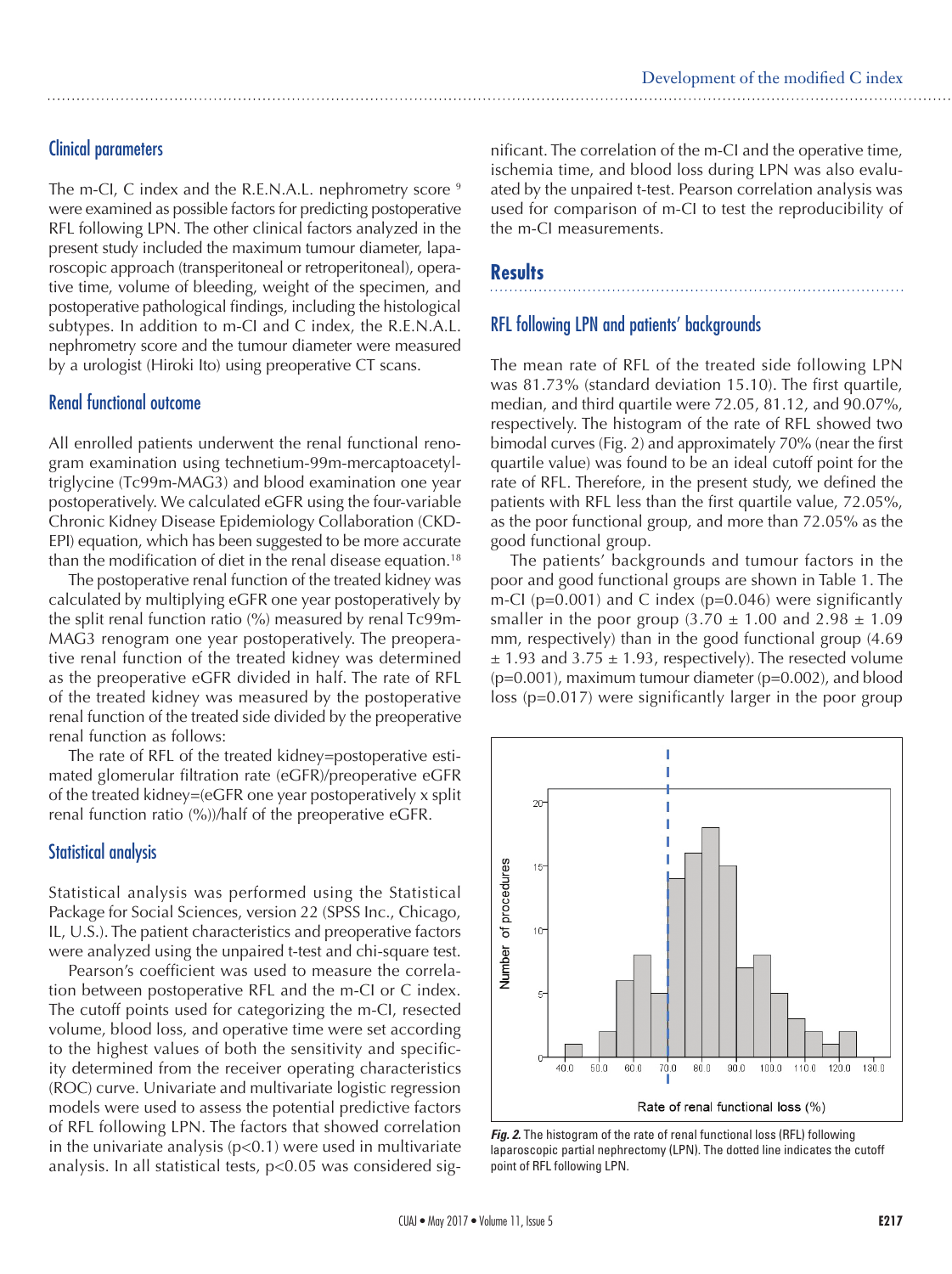| Table 1. Comparison of patient characteristics and pre- and |
|-------------------------------------------------------------|
| perioperative factors between those with good and poor      |
| renal function (n=113)                                      |

|                                       | Good<br>functional<br>group | Poor<br>functional<br>group | р                    |
|---------------------------------------|-----------------------------|-----------------------------|----------------------|
| No. of patients                       | 85                          | 28                          |                      |
| Age (years)                           | $57.22 \pm 12.50$           | $58.32 \pm 13.85$           | 0.695                |
| Sex, n                                |                             |                             |                      |
| Female                                | 21                          | 5                           | 0.455                |
| Male                                  | 64                          | 23                          |                      |
| Side, n                               |                             |                             |                      |
| Right                                 | 40                          | 15                          | 0.550                |
| Left                                  | 45                          | 13                          |                      |
| Body mass index (cm/kg <sup>2</sup> ) | $24.30 \pm 4.14$            | $23.85 \pm 3.84$            | 0.607                |
| Max. tumour diameter<br>(mm)          | $23.20 \pm 7.51$            | $28.46 \pm 7.81$            | $0.002^+$            |
| Modified C index                      | $4.69 \pm 1.93$             | $3.70 \pm 1.00$             | $0.001$ <sup>+</sup> |
| C index                               | $3.75 \pm 1.93$             | $2.98 \pm 1.09$             | $0.046^{\dagger}$    |
| The R.E.N.A.L.                        |                             |                             |                      |
| nephrometry score                     |                             |                             |                      |
| R                                     | $1.01 \pm 0.11$             | $1.04 \pm 0.19$             | 0.409                |
| F                                     | $1.54 \pm 0.55$             | $1.29 \pm 0.46$             | $0.028^{+}$          |
| N                                     | $1.72 \pm 0.81$             | $1.93 \pm 0.94$             | 0.254                |
| A                                     |                             |                             |                      |
| A                                     | 42                          | 11                          | 0.648                |
| P                                     | 33                          | 13                          |                      |
| X                                     | 10                          | 4                           |                      |
| L                                     | $1.66 \pm 0.83$             | $1.71 \pm 0.85$             | 0.760                |
| Total                                 | $5.93 \pm 1.40$             | $5.96 \pm 1.62$             | 0.913                |
| Surgical procedure                    |                             |                             |                      |
| Transperitoneal                       | 21                          | 12                          | 0.067                |
| Retroperitoneal                       | 64                          | 16                          |                      |

 $(20.93 \pm 19.03 \text{ g}, 28.46 \pm 7.81 \text{ mm}, \text{ and } 101.21 \pm 102.74 \text{ m}$ mL, respectively) than in the good functional group (11.42  $\pm$ 9.14 g,  $23.20 \pm 7.51$  mm, and  $48.79 \pm 73.40$  mL, respectively). No difference was observed in the total R.E.N.A.L. score  $(p=0.913)$ , except for the E score  $(p=0.028)$  or ischemia time (p=0.256) between the poor and good functional groups.

#### Surgical complications

In terms of surgical complications, an ileal injury caused by trocar insertion was observed in one case (Table 1) and treated by suturing the injured site during surgery and subsequent antibiotic treatment (Clavien-Dindo Classification Grade IIIb).

#### ROC curve analysis of clinical factors to predict RFL following LPN

Since the m-CI, resected volume, blood loss, and operative time showed the highest sensitivity and specificity in the ROC curve at 4.5, 15 g, 60 mL, and 200 min, respectively Table 1 (cont'd). Comparison of patient characteristics and pre- and perioperative factors between those with good and poor renal function (n=113)

|                           | Good<br>functional<br>group | Poor<br>functional<br>group | p                      |
|---------------------------|-----------------------------|-----------------------------|------------------------|
| Ischemia time             | $18.70 \pm 10.34$           | $21.43 \pm 12.70$           | 0.256                  |
| Resected volume (g)       | $11.42 \pm 9.14$            | $20.93 \pm 19.03$           | $0.001$ <sup>t</sup>   |
| <b>Renal function</b>     |                             |                             |                        |
| Preoperative              |                             |                             |                        |
| eGFR                      | $79.96 \pm 16.51$           | $78.63 \pm 13.11$           | 0.697                  |
| serum Cre                 | $0.77 \pm 0.18$             | $0.77 \pm 0.13$             | 0.895                  |
| Postoperative             |                             |                             |                        |
| eGFR                      | $76.47 \pm 16.81$           | $64.58 \pm 13.15$           | $0.001$ <sup>t</sup>   |
| eGFR of treated<br>kidney | $35.11 \pm 8.57$            | $24.79 \pm 4.89$            | $< 0.001$ <sup>+</sup> |
| serum Cre                 | $0.80 \pm 0.19$             | $0.93 \pm 0.18$             | $0.001$ <sup>t</sup>   |
| Histological findings, n  |                             |                             |                        |
| Clear-cell                | 61                          | 18                          | 0.963                  |
| Papillary                 | 7                           | 3                           |                        |
| Chromophobe               | 5                           | $\mathfrak{p}$              |                        |
| Oncocytoma                | 3                           | $\mathfrak{p}$              |                        |
| Angiomyolipoma            | 6                           | $\mathfrak{p}$              |                        |
| Other                     | 3                           | 1                           |                        |
| Operation time (min)      | $170.06 \pm$<br>29.50       | $182.11 \pm$<br>34.79       | 0.076                  |
| Blood loss (mL)           | $48.79 \pm 73.40$           | $101.21 \pm$<br>102.74      | $0.017$ <sup>t</sup>   |
| Surgical complications    |                             |                             |                        |
| lleal injury              | 0                           | 1                           |                        |

† Significant differences between two groups as determined by unpaired t-test, Mann-Whitney U test, or chi-square test. Cre: creatinine; eGFR: estimated glomerular filtration rate.

(Fig. 3); these values were set as the cutoff point in the subsequent analyses.

#### Correlation between postoperative RFL and m-CI or C index

The values of Pearson's coefficient between postoperative RFL and both the m-CI and C index were 0.294 and 0.173, respectively.

#### Univariate and multivariate analyses of factors to predict postoperative RFL following LPN

Univariate assessment showed that the m-CI  $(p=0.002)$ , surgical procedure (p=0.071), blood loss (p=0.004), operative time  $(p=0.014)p$  and resected volume  $(p<0.001)$ were significantly associated with the postoperative RFL following LPN (p<0.1; Table 2). In the multivariate analysis, resected volume  $(p=0.031)$  and m-CI  $(p=0.036)$  were significantly correlated with postoperative RFL following LPN (p<0.05; Table 2).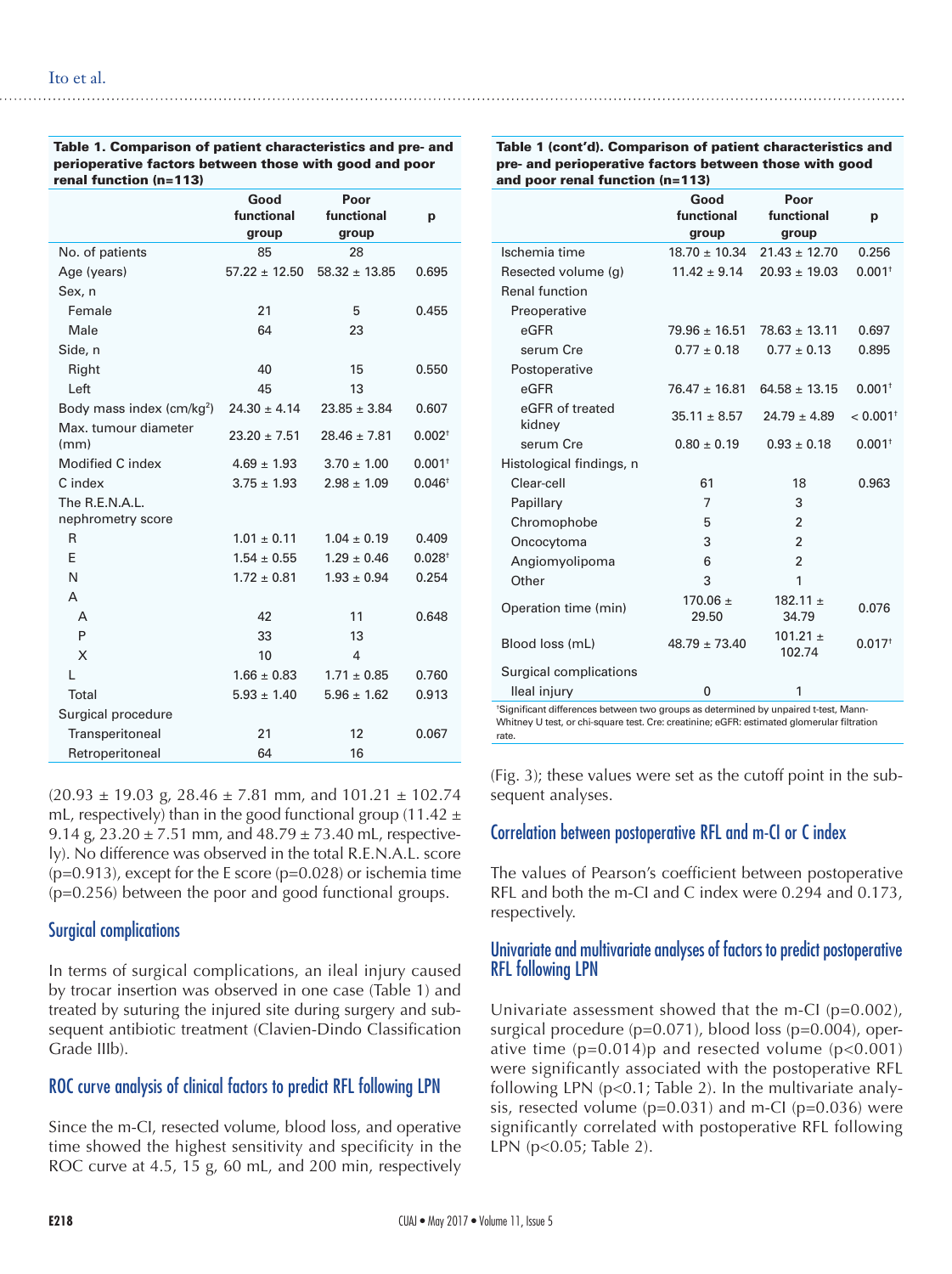| <b>Parameter</b>       |         | Univariate analysis |               | <b>Multivariate analysis</b> |           |               |
|------------------------|---------|---------------------|---------------|------------------------------|-----------|---------------|
|                        | p       | <b>OR</b>           | 95% CI        | p                            | <b>OR</b> | 95% CI        |
| Age                    | 0.693   | 1.00                | $0.97 - 1.04$ |                              |           |               |
| Sex                    | 0.457   | 0.66                | $0.22 - 1.96$ |                              |           |               |
| <b>BMI</b>             | 0.604   | 0.97                | $0.87 - 1.09$ |                              |           |               |
| Tumour side            |         |                     |               |                              |           |               |
| Right                  |         | $\mathbf{1}$        |               |                              |           |               |
| Left                   | 0.550   | 1.30                | $0.55 - 3.06$ |                              |           |               |
| Modified C index       |         |                     |               |                              |           |               |
| >4.5                   |         | 1                   |               |                              | 1         |               |
| $≤4.5$                 | 0.002   | 5.43                | 1.89-15.61    | 0.036                        | 3.39      | 1.09-10.60    |
| Total R.E.N.A.L score  | 0.912   | 1.02                | $0.76 - 1.37$ |                              |           |               |
| Surgical procedure     |         |                     |               |                              |           |               |
| Retroperitoneal        |         | $\mathbf{1}$        |               |                              | 1         |               |
| Transperitoneal        | 0.071   | 2.29                | $0.93 - 5.60$ | 0.171                        | 2.03      | $0.74 - 5.57$ |
| Ischemia time          | 0.255   | 1.02                | $0.98 - 1.06$ |                              |           |               |
| Blood loss $\neg$ (mL) |         |                     |               |                              |           |               |
| <60                    |         | $\mathbf{1}$        |               |                              | 1         |               |
| $\geq 60$              | 0.004   | 3.75                | $1.53 - 9.19$ | 0.095                        | 2.45      | $0.86 - 7.00$ |
| Operative time (min)   |         |                     |               |                              |           |               |
| $<$ 200                |         | $\mathbf{1}$        |               |                              | 1         |               |
| $\geq$ 200             | 0.014   | 3.28                | $1.27 - 8.49$ | 0.705                        | 0.80      | $0.26 - 2.49$ |
| Resected volume (g)    |         |                     |               |                              |           |               |
| < 15                   |         | $\mathbf{1}$        |               |                              | 1         |               |
| $\geq 15$              | < 0.001 | 5.25                | 2.08-13.29    | 0.031                        | 3.40      | 1.12-10.31    |

#### Correlation between the m-CI and the operative time, ischemia time, and blood loss during LPN

The operative time and ischemia time of LPN was significantly longer in the group with shorter m-CI  $(\leq 4.5)$  than in the group with the longer m-CI  $(>4.5)$  (p<0.001 and p=0.028,

respectively; Figs. 4A, 4B). The blood loss during LPN was significantly larger in the group with shorter m-CI  $(4.5)$  than in the group with the longer m-CI  $(>4.5)$  (p=0.047; Fig. 4C).



Fig. 3. The receiver operating characteristic curve of the modified C index (m-CI), resected volume and blood loss. The arrow indicates the cutoff point of each indicator.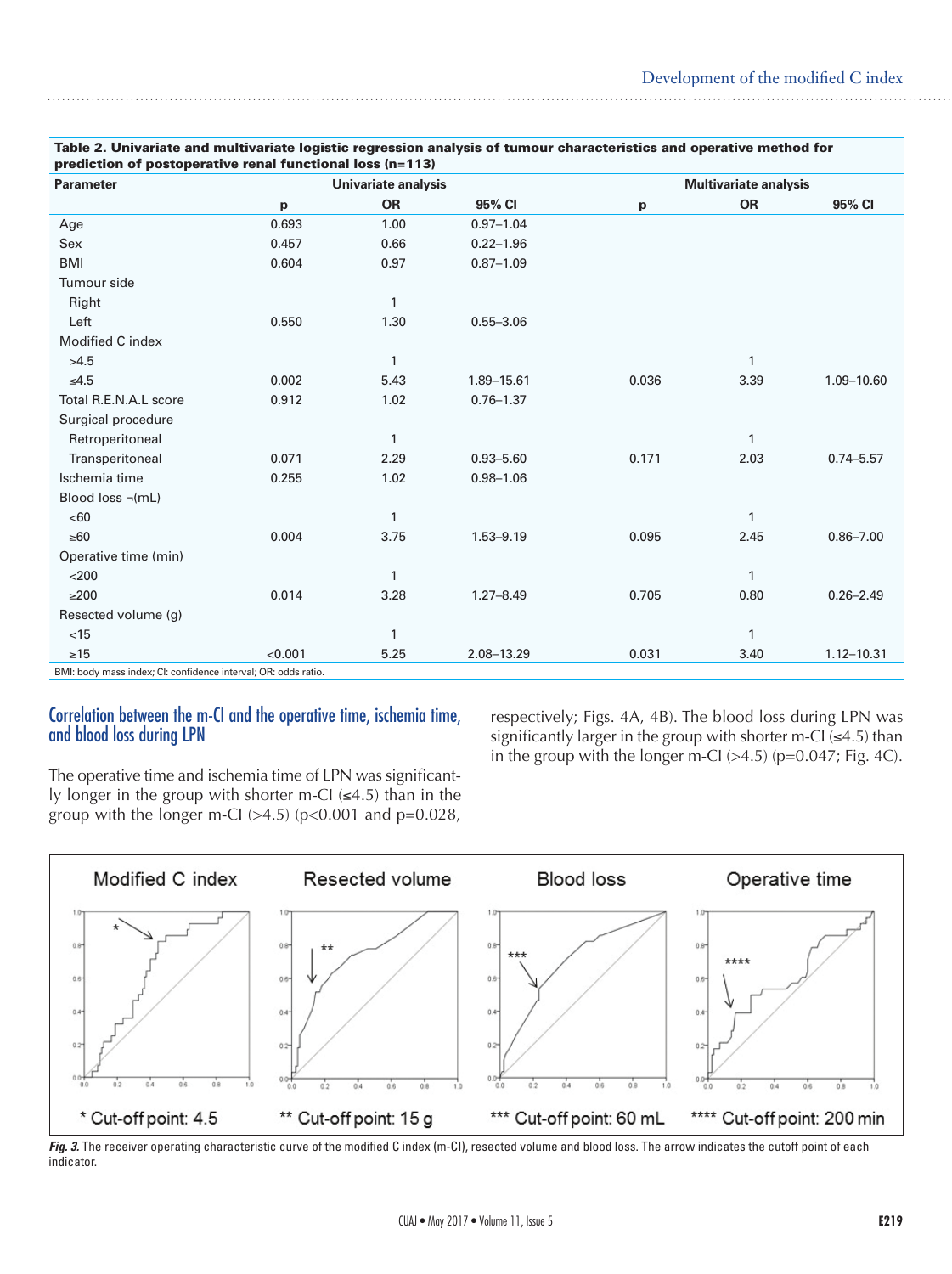

*Fig. 4.* The bar chart indicated the *(A)* operative time; *(B)* ischemia time; and *(C)* blood loss during LPN in procedures divided into two groups, shorter  $(\leq 4.5)$  and larger ( $>4.5$ ) modified C index.

#### Reproducibility of m-CI measurement

To test the reproducibility of m-CI measurement, the m-CI were measured by the other senior urologist (Kazuhide Makiyama) in 30 cases randomly selected from the same cohort. The Pearson correlation value of these m-CI was 0.966 (p<0.001).

#### **Discussion**

Recently, a few scoring systems to quantify anatomical characteristics have been developed, and these are useful for predicting the difficulties of PN, ischemia time during surgery, and perioperative surgical complication risks. However, the predictive scoring system for postoperative RFL has not been sufficiently developed or validated. Unfortunately, some previous reports have shown that the C index, PADUA and R.E.N.A.L. nephrometry score cannot predict postoperative  $RFL$ ,<sup>10,12,13</sup> although a few previous studies have shown that all three scoring systems are significantly associated with the percentage change in creatinine level, $14,15$  as well as warm ischemia time and tumour size.<sup>14</sup>

Therefore, in the present study, we developed a highly accurate index to predict the postoperative RFL following LPN. The short distance between renal hilum and the renal tumour was the most relevant factor for predicting nephron damage during LPN because the renal hilum involves the renal artery complex, vein, and urinary tract. Therefore, procedural damage of the renal hilum must be a main contributor to RFL following surgery. One highly accepted score, the C index,<sup>7</sup> represents the distance between the renal center and renal tumour, thus we modified this C index, termed the m-CI, and successfully quantified the distance between the renal hilum and renal tumour.

The present multivariate logistic regression model proves that the m-CI was an independent predictor of postoperative

RFL following LPN. In addition, the correlation coefficient indicated the predictive ability of the m-CI to be superior to that of the C index. This m-CI, an anatomical indicator that enables physicians to predict the RFL following LPN, requires only the measurement of standard two-dimensional transverse CT scan images. Furthermore, the m-CI measurements showed the high reproducibility. Therefore, it is a simple and reliable indicator that is easy to obtain and adapt to clinical use. A previous report indicated that the tumour contact area was a potent anatomical indicator to predict RFL during LPN.19 However,

the calculation of the tumour contact area requires threedimensional reconstructive CT imaging and these images might be difficult to obtain in some institutions.

Some anatomical scoring systems were reported to be able to predict the technical difficulty of LPN,<sup>10</sup> including the risk of surgical complications $8,11$  and ischemia time<sup>12</sup> during LPN. The present study indicated that the m-CI might predict the operative time and ischemia time of LPN and blood loss during LPN, which should represent the surgical difficulty of LPN. These findings also supported that 4.5 is a reliable cutoff point of the m-CI, which is a predictor of not only RFL following LPN, but also the surgical difficulty of LPN.

In addition to the m-CI, the resected volume is another independent predictor of postoperative RFL after LPN. This finding is consistent with that of a previous study<sup>20</sup> and seems to be reasonable, because a larger resected volume also results in loss of functioning nephrons due to resection of normal parenchyma.

Additionally, blood loss is a possible predictive factor for postoperative RFL. This result is also reasonable because larger blood loss might represent renal arterial or venous injury, which can cause normal renal nephron damage. Moreover, increased coagulation efforts or deep suturing may be needed to achieve hemostasis during LPN, which leads to damage of normal renal parenchyma and postoperative RFL.

The present study has some limitations. First, this was a retrospective study, although consecutive patients were included in the analysis. Furthermore, this study involved a single surgeon and a single centre. Multicentre and multinational assessments will be needed to test the reliability of our findings. Nonetheless, we believe that evaluation of the surgical outcomes of a single surgeon in a single centre enables us to exclude many confounding factors, such as differences in surgical techniques. Theoretically, the m-CI can be applied to not only laparoscopic, but also to open